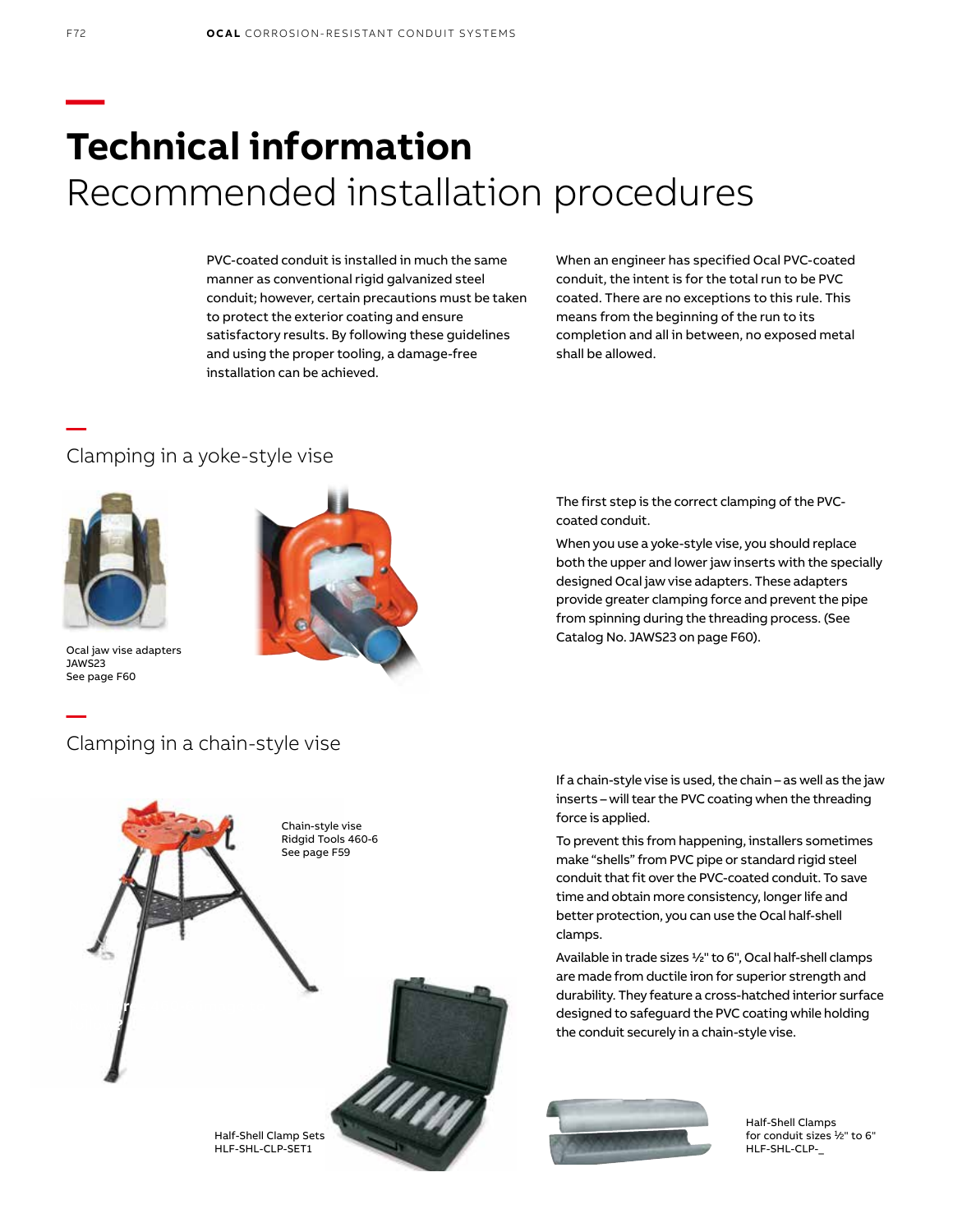**—**

**—**

Cutting with a band saw cutter



A band saw cutter will cut the PVC coating flush with the end of the conduit. PVC material cut flush to the end of the conduit will not allow the die teeth to bite into the steel to start the threading process.

Therefore, before threading, you must remove approximately 1/4" of the PVC coating from the end of the conduit. Using a knife, whittle in a pencilsharpening style, cutting the coating from the conduit. A wire brush may also be used to remove PVC coating.

A band saw cutter usually will not cut the conduit at a "perfect" 90° angle (the accuracy of this cut depends heavily on the skill of the operator).





# Cutting with a roller-style cutter



Although most personnel in the field prefer a band saw cutter, a roller-style cutter is the recommended tool for cutting Ocal PVC-coated conduit.

A roller-style cutter cuts the edge of the conduit at a bevel and removes 1/4" of the coating at the same time. In addition, a roller-style cutter provides an exact 90° cut in relation to the conduit. No additional removal of PVC coating is necessary.





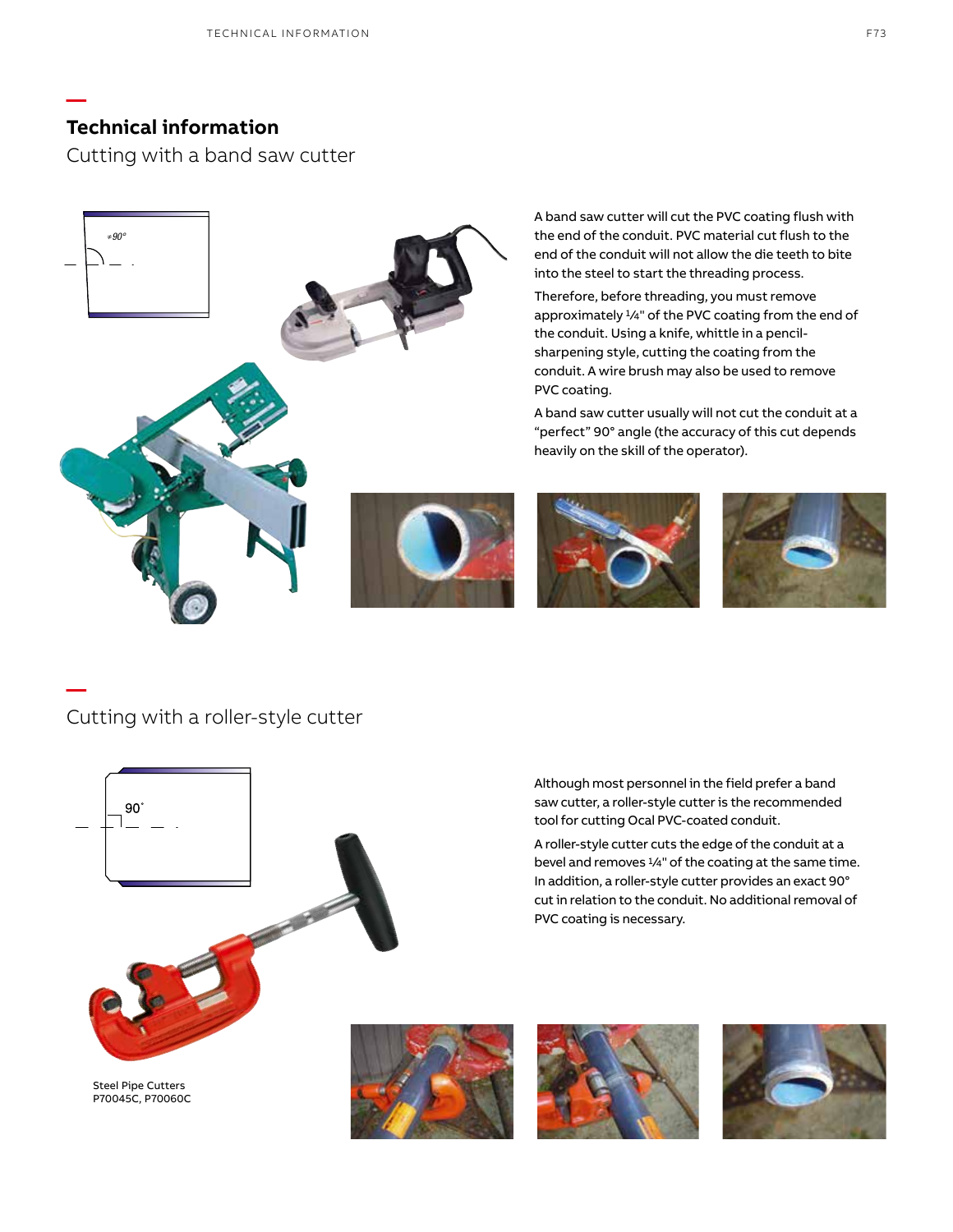Manual and hand-held threading



Ridgid Tools #700 threader See page F59

PVC-coated conduit has a larger O.D. than uncoated conduit. Standard dies will not clear the additional thickness. Hand-held as well as power threading devices require a die head for the correct size conduit. The standard die head is factory set for rigid conduit and will not fit over PVC coating.

These die heads are available from Ocal, machined for use with PVC-coated conduit. You can have standard dies machined as well.

If you have dies machined, you will need to adhere to the following procedure:

- 1. Remove the cover plate and the four die teeth.
- 2. Have the machinist remove 100 thousandths of an inch  $(1/10")$  from the throat and collar diameter of the die head.
- 3. Replace the dies and cover.



— 01 Throat & Collar Shown — 02 Cover Plate Shown

— 03 The die teeth are cutting tapered threads and will

become clogged with PVC and metal shavings. —

04 To prevent clogging, use a knife and score the conduit lengthwise from the point where the threads will end to where they begin. This will allow the PVC and metal shavings to fall into the throat of the die head.







— 02







**—**

— 01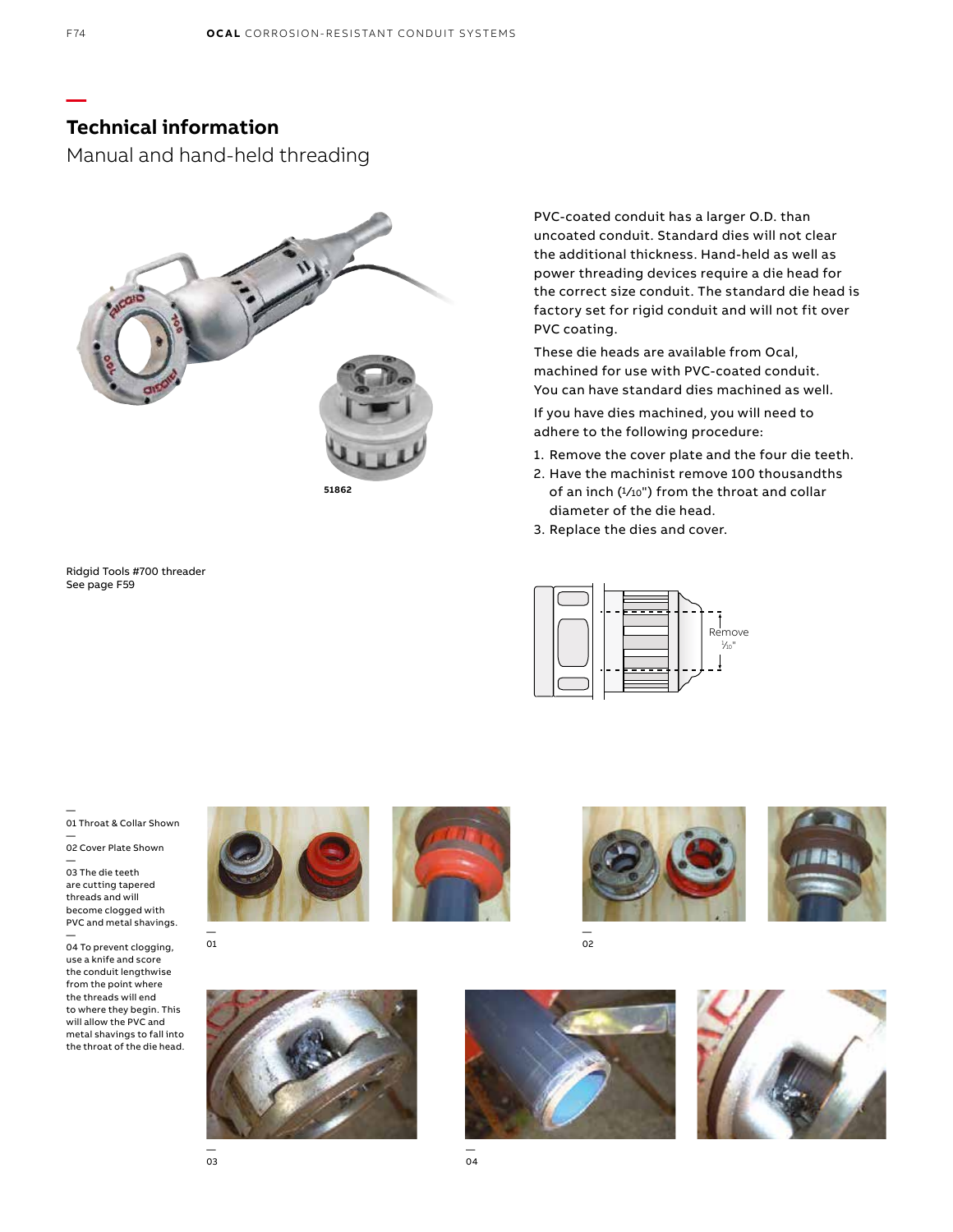**—**

Hand-held powered threading



### **Handheld**

The Ridgid #12R is typically used for smaller size conduit. The ratchet knob indicates forward and reverse. Die heads snap in from both sides and lock in place. (#12R includes ratchet and handle only)

### **Handheld powered**

The Ridgid 700 Power Drive is a heavy duty handheld tool typically used for conduit up to 2 inches diameter. The 700 Power Drive is designed for Ridgid 12R dies, available in both 115V and 230V models. Optional case is available for this tool.



Rothenberger Reamer

— 01 Ream the conduit with approved reamers. Spiral and straightstyle reamers are both acceptable. —

02 Ocal Urethane Patching Compound See pages F63-F64

—<br>03 KOPR-SHIELD® See page F62



— 01





— 03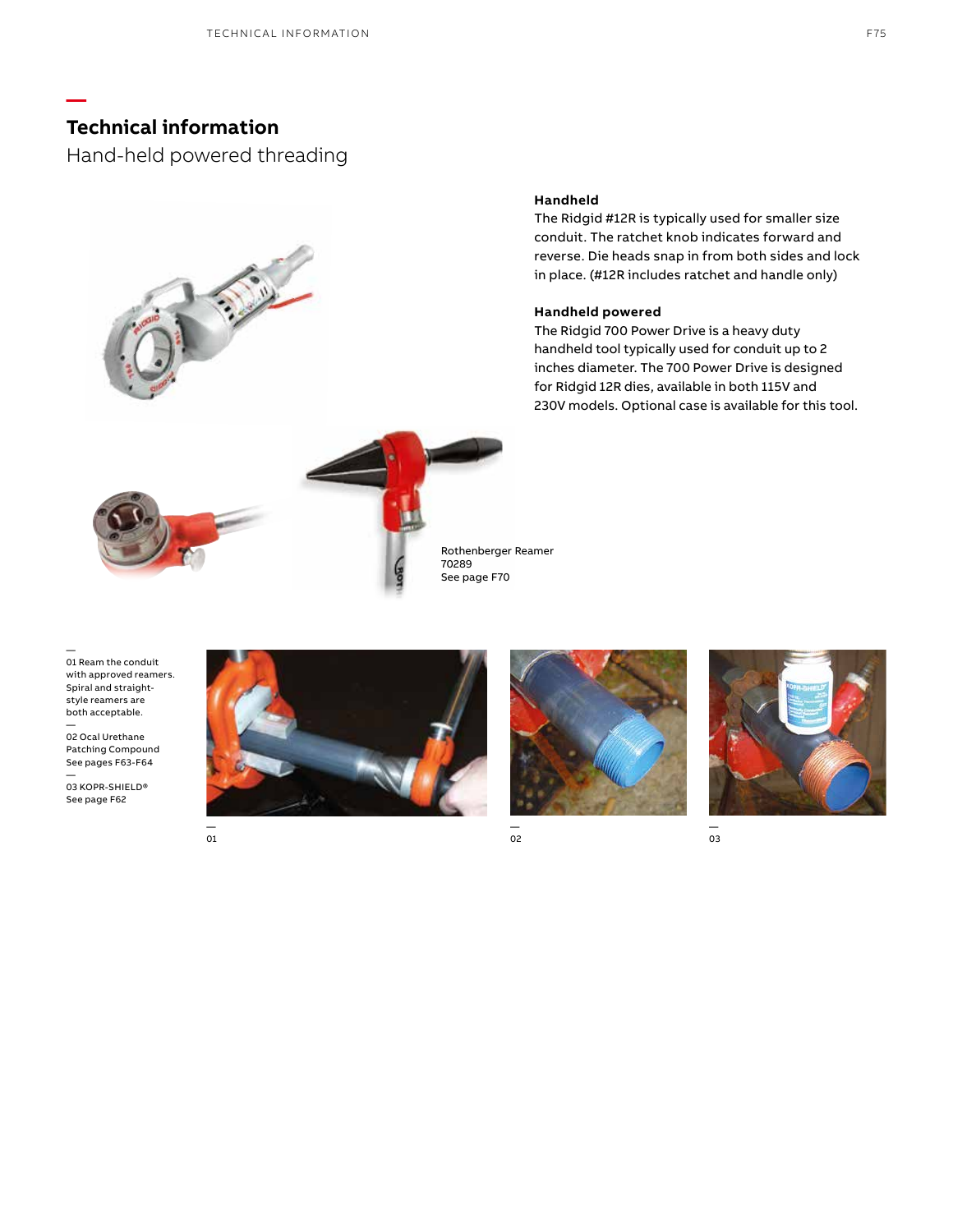Geared threading



Ridgid #700 threader See page F59



Geared Threader ("Hog Head")

### **—** Stationary power threading



Ridgid Tools 1224 threader See page F58

Geared threaders will thread 2<sup>1</sup>/<sub>2</sub>" through 6" PVC coated conduit. However, geared threaders are typically only used for 5" and 6" conduit. The cutting dies are adjustable and will not require pencil cutting the conduit.

The geared threader requires a clamp screw to secure the conduit, and the clamp screw will penetrate the PVC coating. Make certain the clamp screw is tight; otherwise, it will slip around the conduit and tear the coating. After the threading process is complete, touch up the penetrated area with Ocal exterior PVC patching compound (see pages F63–F64).

Ream the conduit and dress the threads as previously described.

Stationary power threading machines such as Ridgid model number 1224 have the capacity to thread rigid conduit from ½ " to 4".

The standard jaw inserts with these units are intended to secure un-coated rigid conduit. The teeth of the standard jaw inserts will penetrate the PVC coating, but not bite into the steel. As a result, the standard jaw inserts will grind the PVC coating off of the conduit. To prevent this, shell style clamps or jaw inserts for coated conduit may be used.

Jaw inserts for coated conduit – Range: 1/2" to 4" The jaw inserts for coated conduit have a wider surface area to effectively grip the PVC coating. Ridgid Catalogue No. 26247 is the jaw insert for coated conduit used in the Ridgid 1224 threading machine.

**—**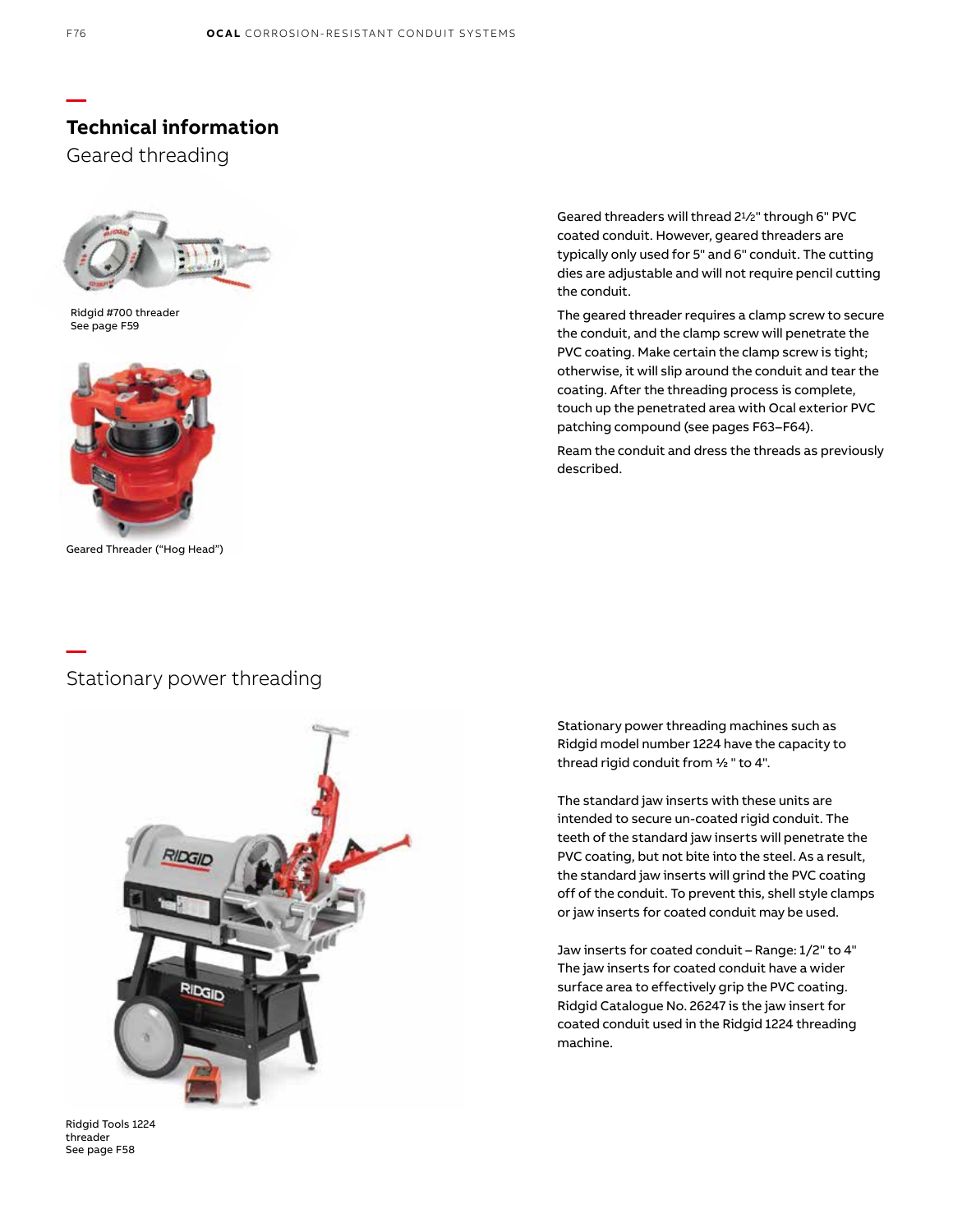**—**

Bending and hand bending



Never use any type of lubricant on the shoes. Use rubbing alcohol to clean the shoe prior to bending

### **Hand bending**

A standard hand bender can be used for saddles, offsets and conventional bending. For PVC-coated conduit, the next larger shoe size from the EMT size should be used. The chart below shows the catalog numbers of the hand benders on page F53 and the corresponding size of PVC-coated conduit on which they should be used.

Chicago Bender Hand Bender Hand Bender

See page F57



Ocal Air-Cure Patching Compounds See page F63



Ocal Heat-Cure Patch See page F64



Ocal Heat-Cure Patch offers a thicker consistency at higher ambient temperatures than standard air-cure compounds, ensuring better coverage and a more effective patch in warm weather applications.

|          | <b>PVC-Coated Conduit Size</b> |  |
|----------|--------------------------------|--|
| Cat. No. | (mm)                           |  |
| 35220    | $1/2$ "                        |  |
| 35225    | $3/4$ "                        |  |
| 2424A8   | 4.81                           |  |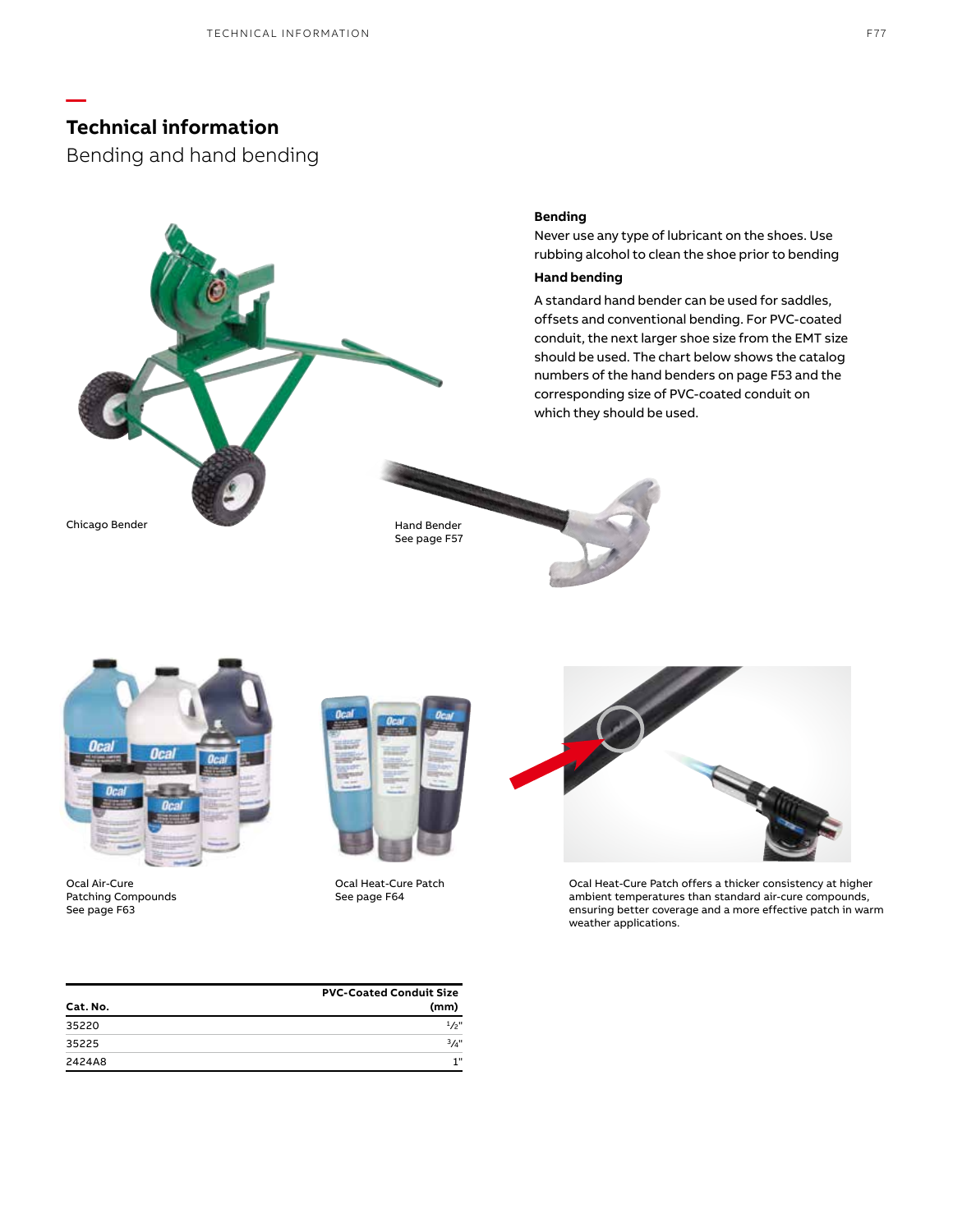Electric bending



These machines are designed for bending 1/2" through 2" conduit. The shoes as well as the roller assembly should be of the design for use with PVCcoated conduit. Listed along with the Greenlee® electric bender on page F78 are the bending accessories to equip the machine for PVC-coated conduit.

If you use conventional shoes on an electric bender, the shoes and each of the rollers in the roller assembly must be machined 60 thousandths. Some manufacturers use slide bars instead of a roller assembly, and these, too, must be machined 60 thousandths. Be sure to compensate for "spring back," since PVC coating often requires the setting to be off as much as 5°.

Greenlee® Model 555 Bender and bending accessories for PVC-coated conduit (below)

## Hydraulic bending

**—**



Shoe for Greenlee Hydraulic Bending Tool

**—**

This is the preferred style of bending for 21/2" and larger size conduit. The shoe assembly should be of the design for PVC-coated conduit. The roller wheel and/or slide bar will accommodate PVC-coated conduit without the need for machining.

#### **Note**

Sequential bends can be manufactured by Ocal upon request. 5" and 6" conduit must be bent at the factory.